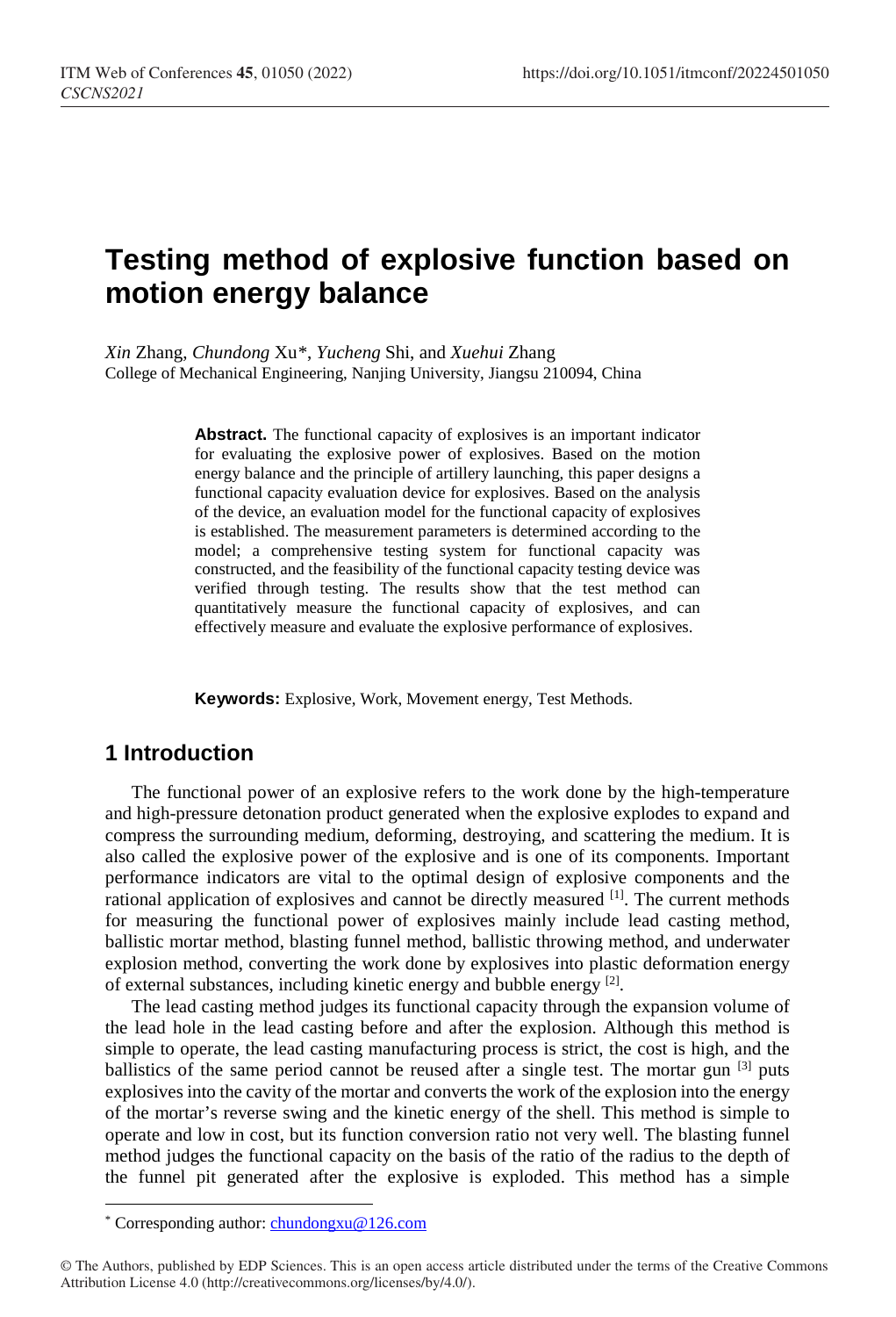measurement process, a large amount of charge in a single measurement, and is adaptable to the environment. Although it has good performance, low cost, and convenient for engineering applications, the test results have poor reproducibility  $[5]$ . The ballistic  $[6]$  throwing method measures the functional power of the explosive by measuring the distance that the steel cover is thrown after the explosive explodes and solves the problem of poor reproducibility. The measurement device has a simple structure, and the measurement results are more accurate. It is a relatively common method used for functional power testing. However, the site space requirements are relatively high, the steel cover is of large quality, and the transfer and transportation of the device are difficult because the ballistic projectile distance is approximately 40 m. The underwater explosion method  $^{[8]}$  is unstandardized. Liu and others measured the explosive power of industrial explosives by building a tank with an upper mouth diameter of 45 m, a bottom diameter of 12 m, and a depth of 9 m. Although the measurement results are accurate, the cost is high, and the site space is large, making this method unconducive to project promotion.

This paper compares the process of artillery firing ammunition on the basis of motion energy balance theory and designs a method to quantitatively test the functional power of explosives. The functional energy of the explosive is converted into the kinetic energy of the piston slide, the hydraulic energy of the retractor connected to it, and the friction resistance to calculate the functional power of the explosive. This process is performed through the high-temperature and high-pressure gas generated by the explosive explosion to push the piston rod to do work. The functional capacity of explosives is converted into parameters that can be directly measured for calculation and analysis. LabVIEW software is used to process the experimental test data for obtaining the explosive power and evaluating and analyzing the functional power of explosives.

### **2 Design of functional power device with explosives**

#### **2.1 Model composition**

As is shown in Figure 1, the functional capacity of explosives is converted into other forms of energy for measurement. A functional force test machine is designed for explosives on the basis on artillery transmitters, and its structure is similar to the structure and principle of ordinary artillery. The propellant in the artillery is replaced with the explosive that needs to be tested, the shell with a piston slide that matches the barrel is replaced, and a pair of recoiler and retreat at one end of the piston rod are arranged, constituting the function of the explosive.



**Fig. 1.** Sketch of the working method.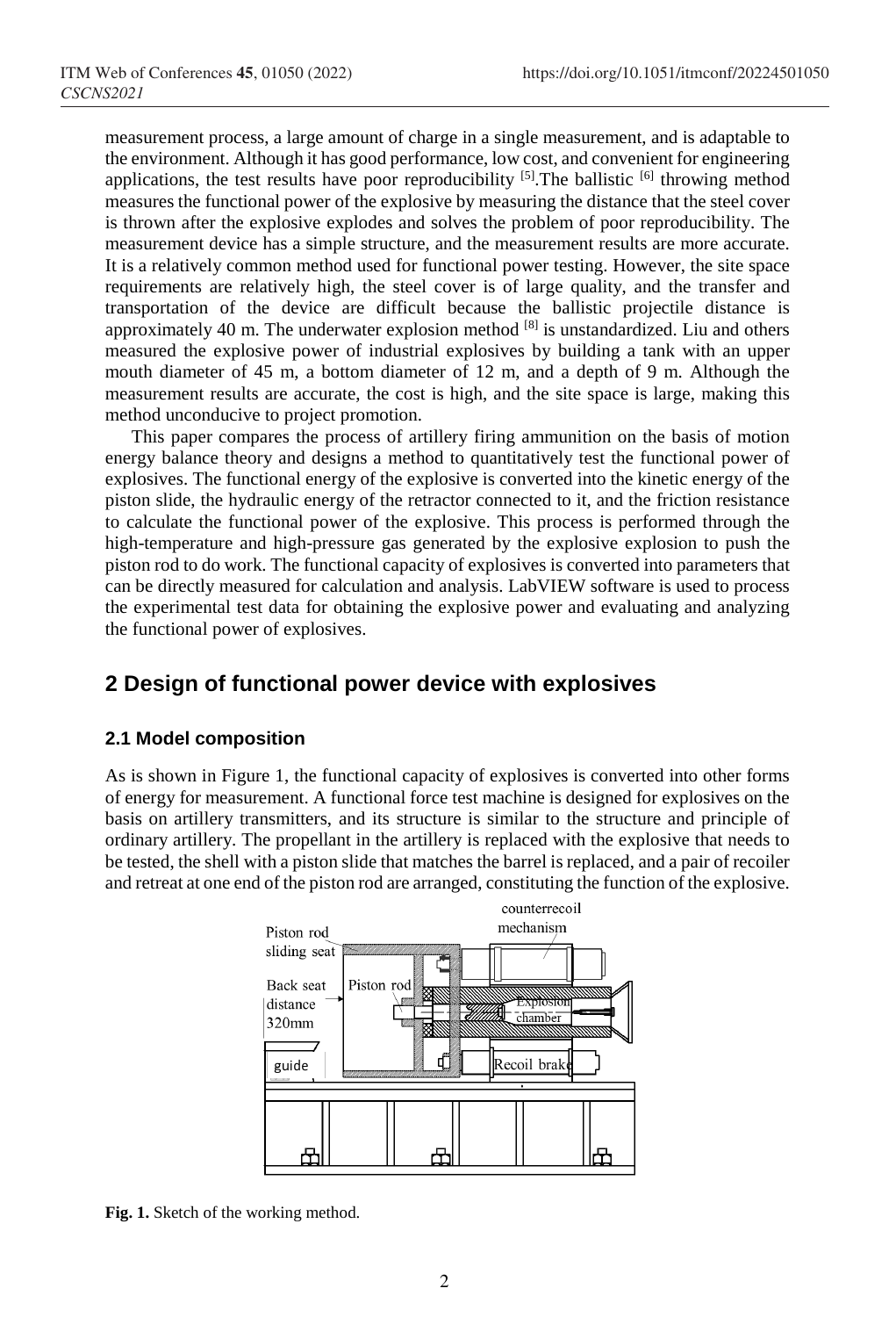The device is mainly composed of explosive tube, piston rod, retractor, guide rail, detonating tube, and other components. In the experiment, the explosives bag is placed in a special cartridge, an electric primer is installed at the bottom of the cartridge, and a detonating tube is inserted through the screw-type latch for easy detonation. The connected explosion tube and piston rod can be displaced by the air pressure inside the explosion chamber. The piston and the explosion tube are each equipped with a hydraulic retraction machine to reduce the displacement, and a recuperator is used to restore the position of the device. The entire device is placed on the guide rail and is used to fix the movement direction of the piston and explosive tube.

### **2.2 Working principle**

After the explosive is detonated by the detonating tube, an explosion shock wave is generated, and the gas in the explosion chamber instantly expands. The resulting shock wave pushes the piston and the explosion tube to move along the guide rails of the frame to two sides, driving the connected hydraulic parking machine to move with them. During this process, the explosive tube has been in a closed state, and the thermodynamic equation (1) can be established.

$$
P_0 V_0^n = P_A(t) \cdot \left\{ V_0 + S_A \cdot \left[ x_1(t) + x_2(t) \right] \right\}^n \tag{1}
$$

In this formula,  $P_0$  is the final stable pressure value after the explosion;  $V_0$  is the initial volume of detonation; n is the variability index with a value between 1.0 and 1.4;  $P_A(t)$  is the pressure value in the explosion cavity at time  $t$ ;  $S_A$  is the force-receiving area of the piston rod;  $x_1(t)$  and  $x_2(t)$  are the displacement of the explosive tube and the piston rod at time t, respectively.

It can be seen from the formula that as the displacement increases, the inner volume *V* of the explosion chamber becomes larger, and the gas pressure *P*A(t) gradually decreases. The blast tube and the piston slide drive the connected hydraulic parking machine and also produce displacement along with their displacement. Displacement and friction *f* occur, and the retraction machine  $F_{\phi 1}(t)$  and  $F_{\phi 2}(t)$  starts to consume energy. At this time, the gas pressure is greater than the resistance, and the piston accelerates. The force diagram is as follows.



#### **Fig. 2.** Force diagram.

The gas volume gradually increases, and the pressure begins to decrease due to the movement of the piston. When the gas pressure is less than the resistance, the piston starts to decelerate until the speed reaches zero. When the air pressure returns to atmospheric pressure, the re-entry machine returns the device to its position, and the work ends. The following differential equations of motion can be established.

$$
m_1 a_1 = m_1 \frac{d^2 x_1(t)}{dt^2} = P_A(t) \cdot S_A - F_{\phi 1}(t) - F_{\phi 1}(t) - f_1.
$$
 (2)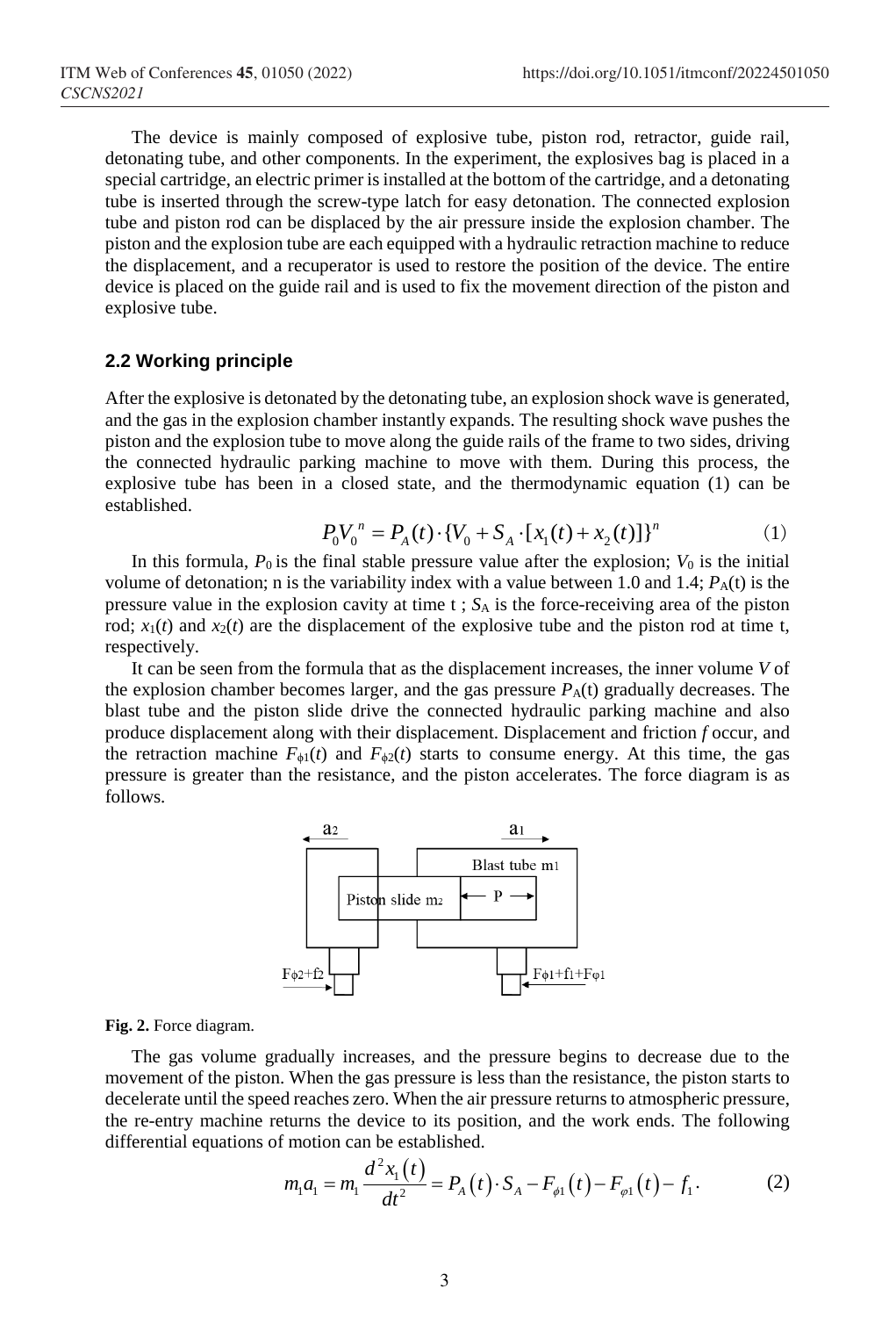$$
m_2 a_2 = m_2 \frac{d^2 x_2(t)}{dt^2} = P_B(t) \cdot S_B - F_{\phi 2}(t) - f_2.
$$
 (3)

The explosive energy of the explosive *E.*

$$
E = P_A(t) \cdot S_A \cdot x_1(t) + P_B(t) \cdot S_B \cdot x_2(t)
$$
\n<sup>(4)</sup>

In this process, the movement of objects that consume explosives as functional energy includes the kinetic energy generated by the movement of the explosive tube and the piston, the work of the internal hydraulic resistance of the retraction machine, the work of the internal gas resistance before the resetting of the re-entry machine, the movement of the device on the guide rail, and the work of friction resistance.

$$
E = \frac{1}{2}m_1v_1^2 + \frac{1}{2}m_2v_2^2 + F_{\phi 1}(t)x_1(t) + F_{\phi 2}(t)x_2(t) + F_{\phi 1}(t)x_1(t) + f_1x_1(t) + f_2x_2(t)
$$
 (5)

### **3 Functional evaluation model of explosives**

In accordance with the analysis of the working principle in the previous section, the functional energy conversion block diagram of the explosive can be obtained, as shown in Figure 3.



**Fig. 3.** Block diagram of functional energy conversion for explosives.

If the explosive energy *E* of the explosive is required, the following conditions must be known.

- $\bullet$  The total mass of the explosive tube and its slider is  $M_1$ , the maximum speed is  $V_1$ , and the maximum kinetic energy of the explosive tube and its slider moving backward is  $E_1 = 0.5 M_1 V_1^2$ ;
- The total mass of the piston and its sliding seat is  $M_2$ , the maximum speed is  $V_2$ , and the maximum kinetic energy of the piston and its sliding seat is  $E_2 = 0.5 M_2 V_2^2$ ;
- The hydraulic resistance generated during the recoil of the explosive tube parking machine is  $P_1$ , and the recoil length is  $L_1$ . Thus, the hydraulic energy consumption is the curve  $P_1$ –*L*<sub>1</sub> area  $E_3$ = $F_{\phi 1}$ (t)  $x_1(t)$ .
- The air pressure resistance generated during the recoil of the explosive tube recoil machine is  $P_2$ , and the recoil length is  $L_1$ . Thus, the air pressure energy consumption is the curve  $P_2$ –*L*<sub>1</sub> area  $E_4 = F_{w1}(t) x_1(t)$ .
- When the piston moves forward, the hydraulic resistance generated by the retractor is *P*3, and the recoil length is *L*2. Thus, the hydraulic energy consumption is the curve  $P_3$ –*L*<sub>2</sub> area  $E_5 = F_{\phi 2}(t) x_2(t)$ .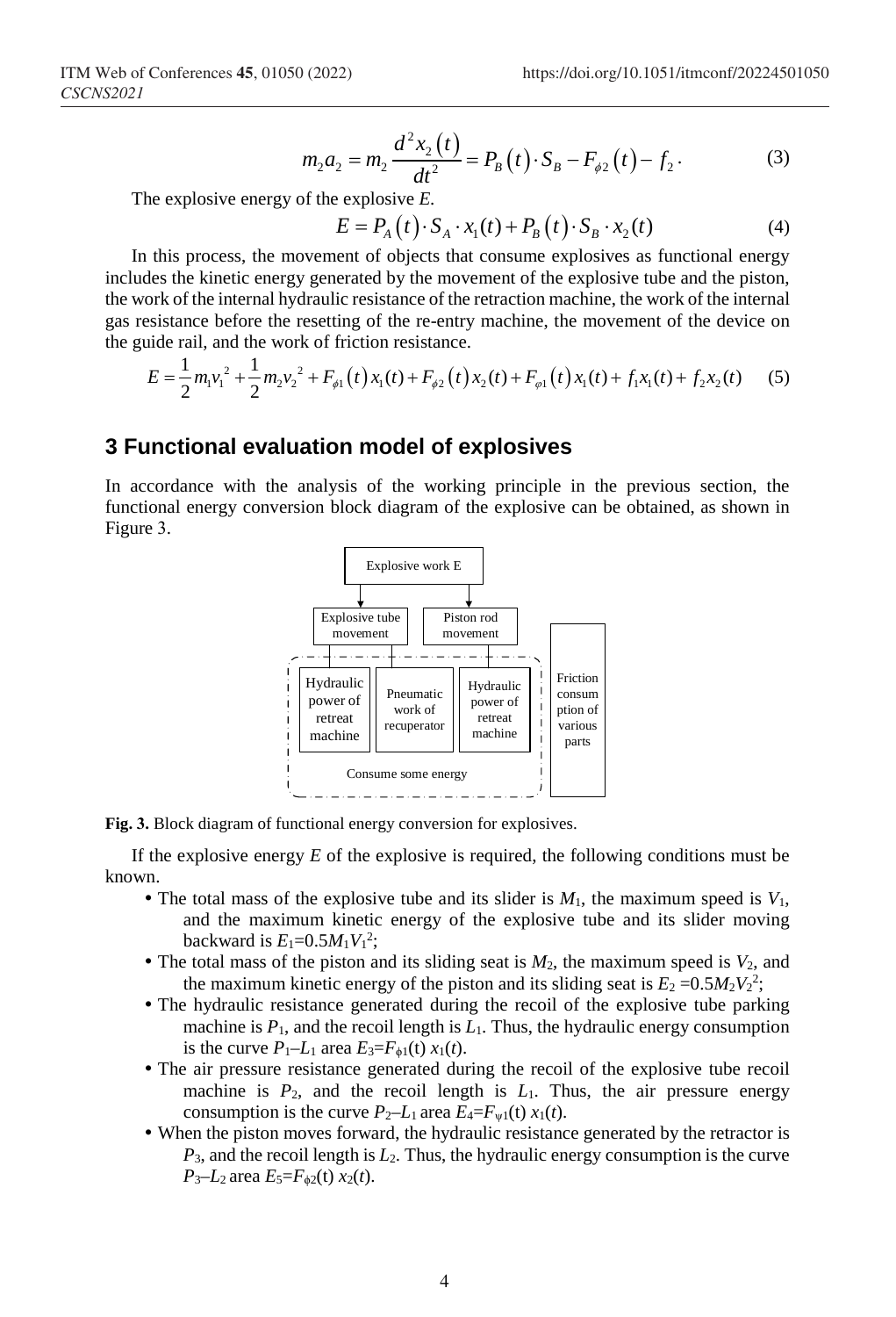The frictional resistance work of the moving parts of the system includes the friction between the blast tube slider and the frame slider. Set the friction coefficient as *f*, and we have

 $E_6 = f^* (M_1 g L_1 + M_2 g L_2).$ 

Thus, the functional capacity of the explosives is expressed as  $E = E_1 + E_2 + E_3 + E_4 + E_5 + E_6.$  (6)

### **4 Design of functional test system**

From the analysis in the previous section, the following parameters need to be measured. 1) The displacement and maximum speed of the piston rod and explosive tube; 2) The relationship between the air pressure in the re-entry machine and the displacement; 3) The relationship between the hydraulic pressure in the retraction machine and the displacement; 4) The relationship of the displacement of the recoil device with time; 5) The frictional resistance of the device's movement.

A test system for explosives as a functional energy test device is designed, which is composed of sensors, signal conditioners, signal cables, and data acquisition instruments, to measure these parameters. The test sensors mainly include pressure sensors, displacement sensors, and acceleration sensors.

#### **4.1 Sensor selection and installation**

#### (1) Displacement sensor

The displacement sensor is used to measure the movement displacement of the explosive tube and the piston and calculate the energy consumed by the retractor/retractor on the basis of the pressure in the retractor/retractor. A sensor with high measurement accuracy is required because the explosion process is extremely rapid. Inductive displacement sensors have multiple advantages, such as wide linear range, high test accuracy, and low working environment. At present, the nonlinear index of domestic high-precision sensors has reached 0.1%, which can meet most of the needs. Therefore, linear displacement sensors are actually used. One end is connected to the tested body, and one end is connected to the fixed reference device. The explosion tube can be connected to the piston and the explosion tube because its position is fixed during the actual test. The connection interface with the drawstring is reserved on the piston and the explosion tube. The sensor body and the base are firmly installed.







**Fig. 4.** Schematic of displacement test. **Fig. 5.** Displacement sensor installation.

#### (2) Acceleration sensor

The acceleration sensor is used to measure the acceleration of the movement of the piston and explosive tube. Acceleration sensors can be divided into capacitive, piezoelectric, and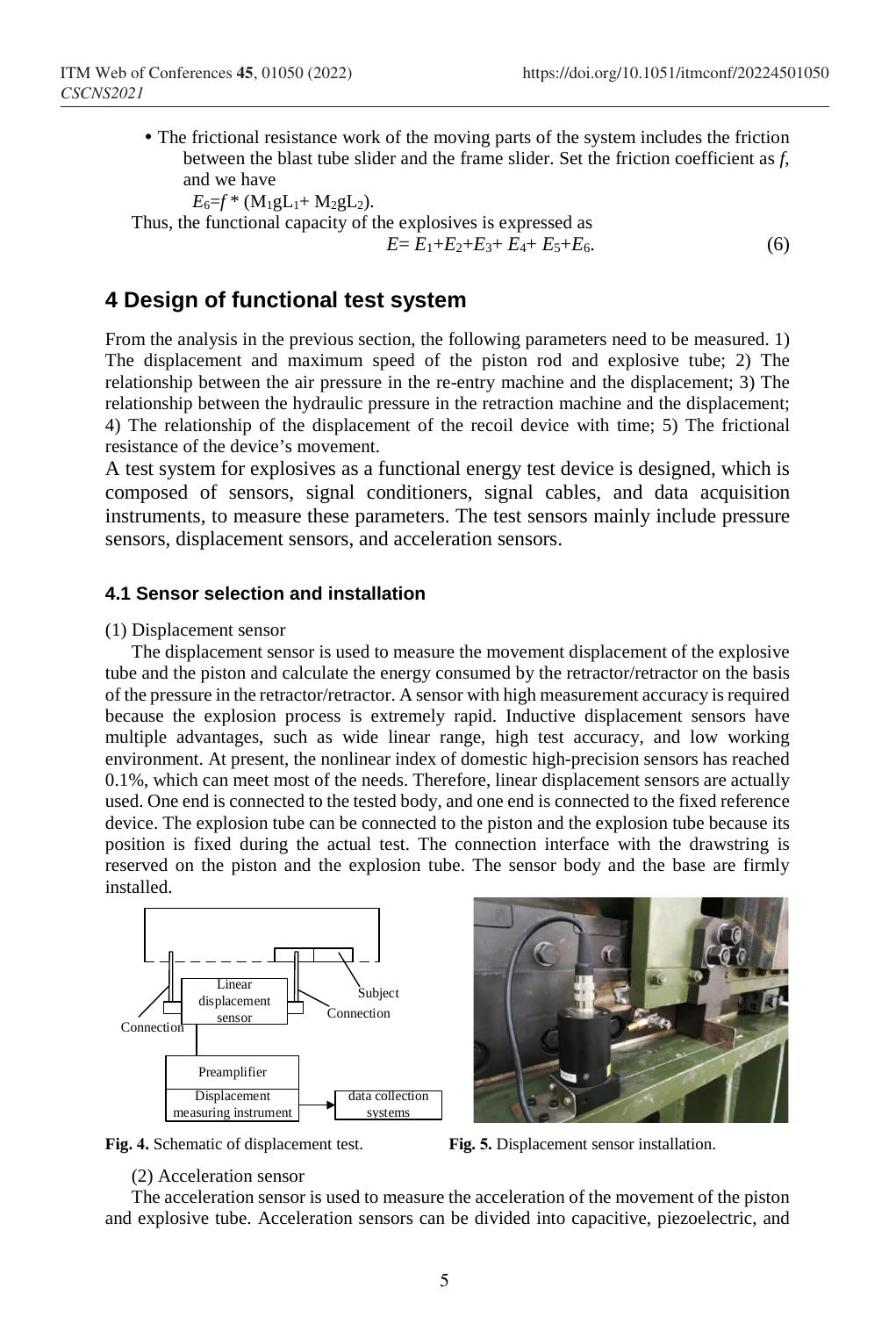piezoresistive types in accordance with their principles. Among them, capacitive acceleration sensors have high accuracy, zero-frequency response, and small temperature drift, and can be used to measure signals with low acceleration and low frequency. The measurement uses a capacitive acceleration sensor that is connected to the piston and the explosive tube separately by means of glue.



**Fig. 6.** Acceleration sensor installation.

(3) Pressure sensor

The pressure sensor is used to measure the change in the pressure inside the retraction machine and the re-entry machine over time. Considering that the pressure value to be measured in the device is small and the change is relatively stable, a strain-type pressure sensor is selected for measurement.

### **4.2 Data collection**

The model involves the measurement of multiple physical parameters and uses multiple types of sensors. An external DH8302 data acquisition instrument is used to perform multichannel data acquisition on the device. The entire data acquisition includes acquisition parameter setting software and data analysis software.

The acquisition parameter software uses the DHDAS dynamic signal acquisition and analysis system to prepare for acquisition. The data analysis software written in LabVIEW environment can automatically analyze the collected data and give the calculated value of each test quantity.

Figure 7 shows the interface of the designed evaluation software.



**Fig. 7.** Multiparameter evaluation software interface for the function of explosives.

Its internal algorithm is mainly composed of three parts: 1) The kinetic energy of the piston. The kinetic energy is obtained by measuring the movement speed  $v_1$  of the piston. The mass is the mass of all moving parts connected with the piston  $m$ ,  $E_1=1/2mv_1^2$ , where  $m$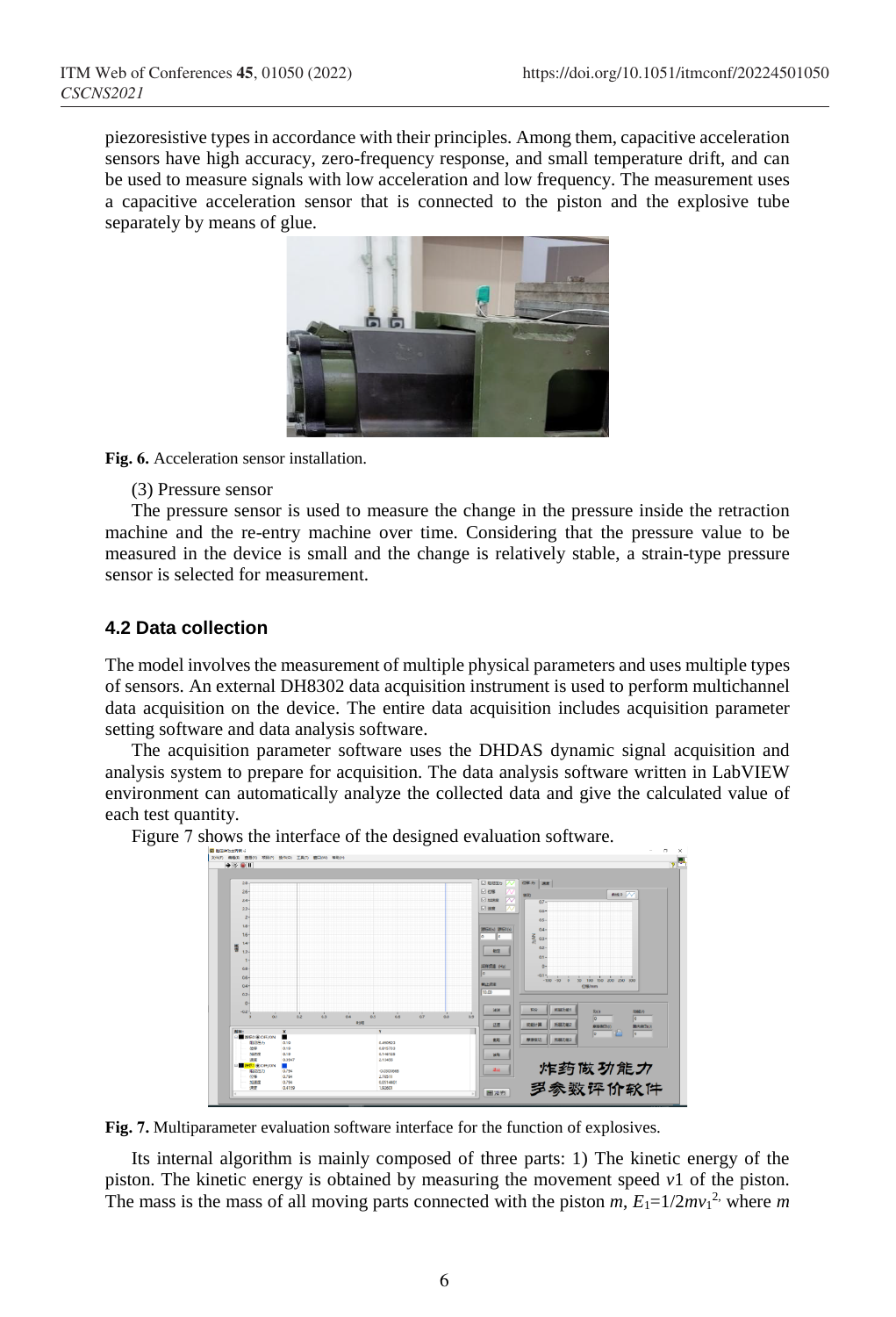is the overall mass of the device, which is obtained through actual weighing;  $v_1$  is the movement speed of the device driven by the explosion, which is currently obtained by the acceleration integral measured by the acceleration sensor fixed on the device. 2) The work done by the resistance of the retractor, and the retractor is calculated as Equation (2).

$$
E_2 = W_p = \int_0^{x_f} F_p dx \, x. \tag{7}
$$

where  $FP$  is measured by a ring force sensor sheathed at the end of the piston, and x is measured by a pull-wire displacement sensor following the displacement of the device. The time synchronization error of each channel of the data acquisition can reach ns level. The force and displacement are measured at the same time. Under the same sampling rate, the sampling length is *N*, the *FP* discrete digital signal at different times  $[t1, t2, \ldots, tN]$  is [*F*1,*F*2,…,*F*N] , and the discrete digital signal of *x* is [*x*1,*x*2,…,*xN*]. This condition is used as a sample to construct the time-domain waveform of the *x*-*FP* discrete digital signal. The step length of the dependent variable *x* is a variable and determined by the actual data collected. The trapezoidal rule commonly used in numerical integration is used to calculate the resistance of the retractor to perform work. The force at any time *ti* is recorded as *FPi* and the displacement as *xi*. The calculation method for work is expressed as Equation (3).

$$
E_2 = W_p = \sum_{i=1}^{N-1} (F_{p_i} + F_{p_{i+1}}) \cdot (x_{i+1} - x_i) / 2.
$$
 (8)

The kinetic energy is obtained by measuring the moving speed *v*2 of the explosive tube, and the mass is the mass *m*2 of all moving parts, except the base and the parking rod of the lower parking machine.

3) The resistance of the device does work. The friction coefficients of the guide rails of the device are assumed to be the same, and the resistance is a certain value. The fixed value is obtained by the force sensor to push the device to move at a constant speed (slow speed), which is the dynamic friction force.

## **5 Experimental test**

Before the experiment, the device is pushed to move at a constant speed (slowly) through the force sensor, and the dynamic friction force is measured for resistance calibration. When the device moves smoothly, it is only affected by the thrust and friction in the horizontal direction. The smooth data after the screenshot are processed and averaged. The friction force obtained is approximately 1.46 KN.

The device is calibrated with 10 g TNT explosive, the JH-14 explosive is sampled, and six experiments are conducted. Figure 8 shows one of the measured data. Only the positive process and screenshots of the data with a time of 0–0.6 seconds are shown to make a clear comparison and analysis, and the remaining negative processes are used for the final calculation of the work results.

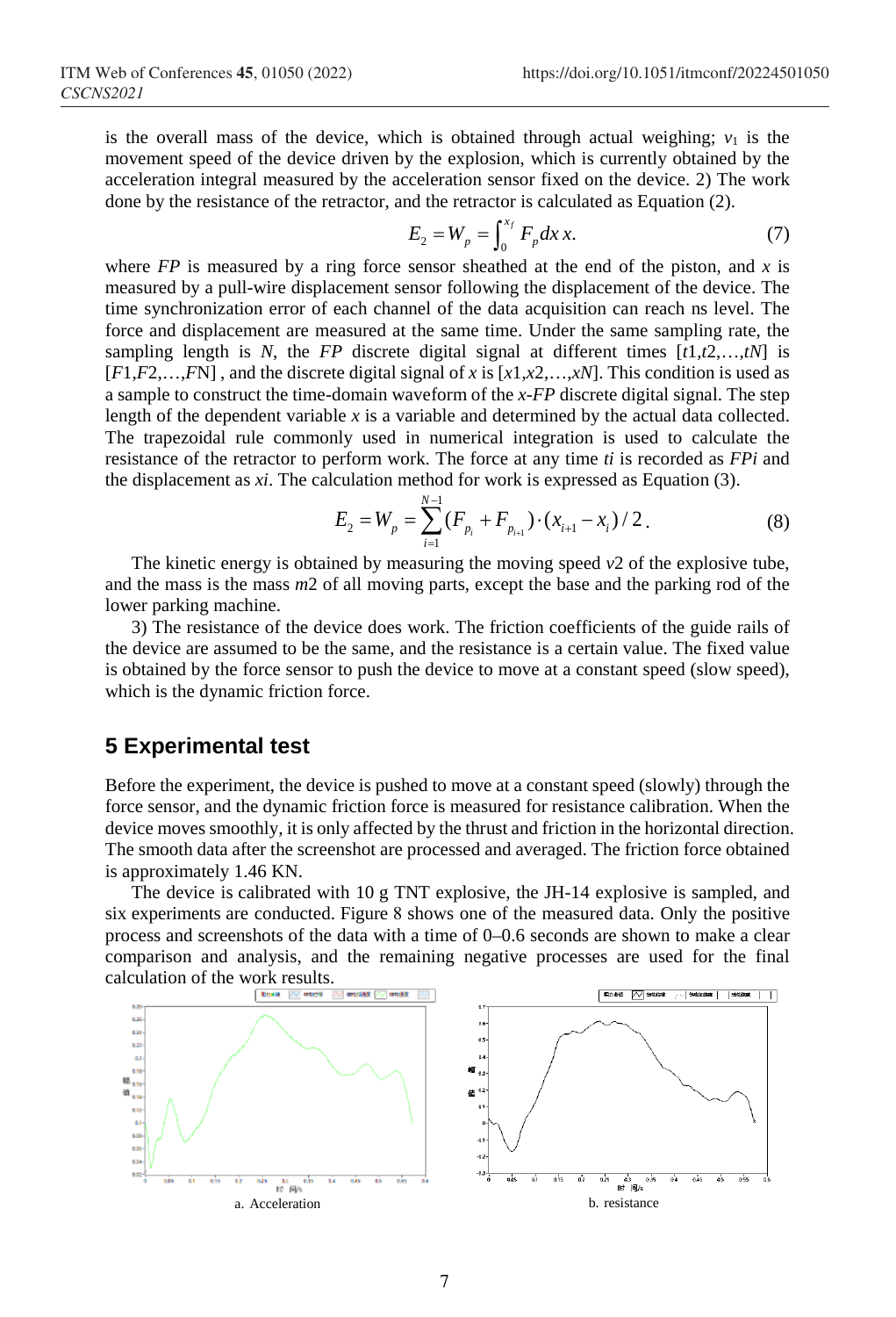

**Fig. 8.** JH-14 explosive test measurement data graph.

The parameters change rapidly at this time, and the acceleration first continuously increases, increases to the highest value at 0.25 s, and then begins to decrease. Specifically, the speed increase rate becomes slower when the work done by the retractor and the frictional resistance is greater than the gas pressure. The acceleration decreases to a negative value, and the displacement increases continuously. The displacement increases rapidly at first, decreases, and stabilizes near a certain value. The resistance includes frictional resistance and hydraulic resistance of the retractor. Its value is fixed after calculation. Therefore, the hydraulic resistance can be obtained by subtracting the friction resistance value from the measured data. The trend of the hydraulic resistance and the acceleration fluctuation curve are roughly the same. The speed rapidly increases in 0–0.6 s reaches the maximum when the acceleration is 0, and gradually decreases to zero.

### **6 Conclusion**

The measured data are imported to LabVIEW for automatic calculation to obtain the result, and the data of several measurements are compared by averaging.

This experiment measures only tens of grams, and underwater explosions, ballistic throws, blasting funnels, and other methods measure around a few hundred grams. The lead casting method has a fixed amount of 10 g and is a qualitative analysis of explosive work. Therefore, this article does not make a horizontal comparison with other methods and only compares with the theoretical calculation value in chemistry. The theoretical value is calculated in accordance with the theoretical expression method derived from explosive theory and the first law of thermodynamics. On this basis, Table 1 can be derived.

| Explosive  | Dosage | $\rho$ /(g.cm <sup>3</sup> ) | Theoretical | Actual   | Theoretical | Actual $E_2/kJ$ |
|------------|--------|------------------------------|-------------|----------|-------------|-----------------|
|            | (g)    |                              | $n_{1}/\%$  | $n_2/96$ | $E_1/kJ$    |                 |
| <b>TNT</b> | 10     | 1.5                          | 83.3        | 52.7     | 35.28       | 22.34           |
| <b>TNT</b> | 20     | 1.5                          | 83.3        | 42.5     | 70.56       | 48.11           |
| $JH-14$    | 10     | 1.6                          | 86.6        | 41.2     | 47.1        | 29.89           |
| $JH-14$    | 20     | 1.6                          | 86.6        | 34.5     | 94.2        | 50.13           |

| <b>Table 1.</b> Data result |  |  |  |
|-----------------------------|--|--|--|
|-----------------------------|--|--|--|

As shown in Table 1, a large gap is found between the actual work value and the theoretical work value, and the higher the theoretical work value of the explosive, the lower the actual work efficiency. Combining the experiment and calculation process, the reasons may be as follows:

 Theoretical error: The theoretical calculation assumes that the experiment returns to standard atmospheric pressure. However, the actual final chamber pressure may not return to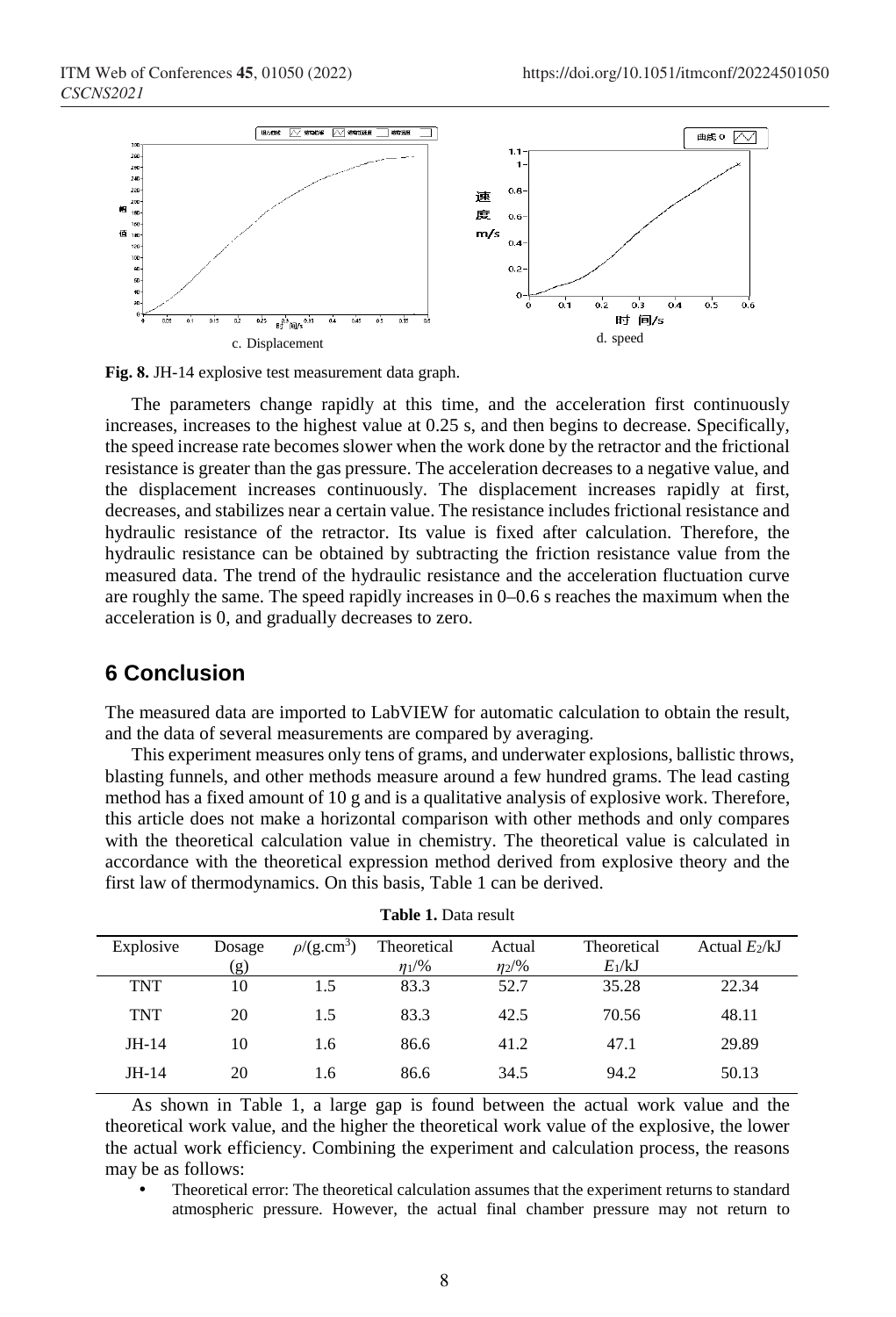atmospheric pressure because the thermal energy and quasi-static pressure of the explosion chamber are not measured. In the experiment, the hydraulic damping of the retreat machine does work, but the damping is ignored in the actual calculation. The mass of some moving components is inaccurately calculated because the explosion tube is fixed on one side.

- Test method: In actual operation and calculation, the grain is uniform by default, its mass and volume are inaccurately measured, the density of the medicine is not determined, and the shock wave test of the same batch of medicine is not conducted to determine the specific drug quantity.
- Sensor selection: The sampling frequency of the test instrument is set at 1 MB. If the frequency is extremely low, the peak value may be missed.
- Experimental device: The theoretically calculated mass of the moving component is small due to the simplified design of the device and the fixed explosive tube. The piston rod is designed with a limit for safety, resulting in part of the work value not being calculated. The piston rod counterweight is enlarged, the length of the guide rail is increased, and a temperature sensor is installed in the bore to monitor the final temperature of the explosion in the bore, which may improve the test accuracy.

The functional evaluation of explosives involves device design, sensor selection and testing, data transmission and calculation. The device is inspired by the artillery launching ballistic process, adding the retreating machine and the recoil machine as consumable parts, and simplifying it to a single-degree-of-freedom system for analysis. The device has the following advantages: 1) Strong adaptability: the lead method and the blasting funnel method are greatly affected by the environment and the filling material, resulting in poor reproducibility; 2) High cost performance: the underwater explosion method requires the construction of a huge pool and cannot be transported. The ballistic throwing method requires an open field, and the steel cover and the base of the device are heavy and not easy to transport. Therefore, this method is more conducive to popularization and standardization. However, this method has some limitations. A certain error is found between the measurement result of the device and the actual energy value, and some parameters , such as vibration damping and residual heat in the bore, are ignored. Although the test method is changed, the overall performance is superior, easy to popularize, and can be used to calculate the functional power of explosives quantitatively. However, it needs to be improved and further tested and practiced to achieve better results. This method can be used as a new test method in evaluating the functional capability of gunpowder.

### **References**

1. Huang Yinsheng. Explosive Theory [M]. Beijing: Beijing Institute of Technology Press, 2016.11: 209-212.

2. Feng Lina, Li Dong, Tian Jiandong, Qu Zhanlong, Sun Jing. Research on the energy output efficiency of the flat tube assembly based on the deformed cylinder experiment [J]. Vibration and Shock, 2020, 39(23): 176-181.

3. Song Quancai. Introduction to International Standard Methods for Measuring the Explosive Performance of Industrial Explosives (1) [J]. Blasting Materials, 1980(03): 33-36.

4. Song Quancai. Introduction to International Standard Methods for Determining the Explosive Performance of Industrial Explosives (2) [J]. Blasting Materials, 1980(04): 25-31.

5. United nations.Recommendations on the TRANSPORTOF DANGEROUS GOODS Manual of tests and Criteria, second revised edition[M].New York and Geneva:united nations publication. 1995:253-276.